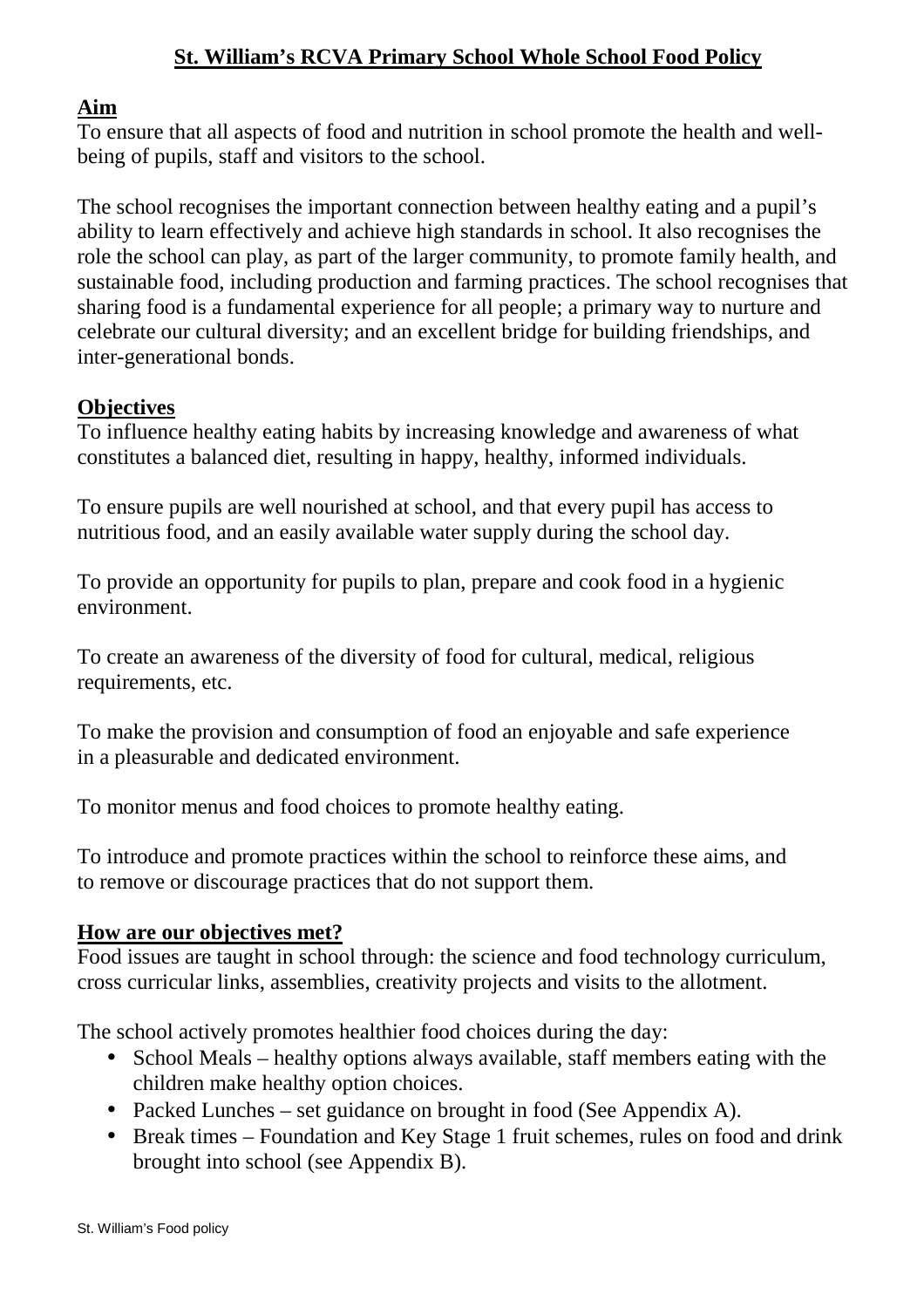- The dining environment The Eatwell Plate and Five-a-Day Guidance on display in dining hall.
- Water is freely available throughout the school day.

The school works with partner agencies to promote healthy eating and drinking: school catering service, Northumbrian water (Science) and the Parish Community.

The school consults and involves pupils, parents and governors in decisions about food in school: Healthy Eating Survey, School Council and information sent home to parents. Provision of staff support and training on school food: Food Hygiene Certificates for most staff and Healthy Schools training.

The catering staff implement the national Food in Schools Programme in school.

## **Monitoring and Evaluation**

The school will maintain regular consultations with both the catering staff and Durham County. Staff will talk to children about healthy eating in school. Snacks, packed lunches and food choices will be monitored by staff through periodical observation. All school staff are responsible for the monitoring of food choices.

### **Conclusion**

The school wants to encourage a healthy appreciation of all foods and will endeavour to promote healthy eating wherever appropriate.

|               | <b>Head Teacher</b>            |
|---------------|--------------------------------|
|               | <b>Chair of Governors</b>      |
|               | <b>Parent Governor</b>         |
| $Signed \_\_$ | <b>Chair of School Council</b> |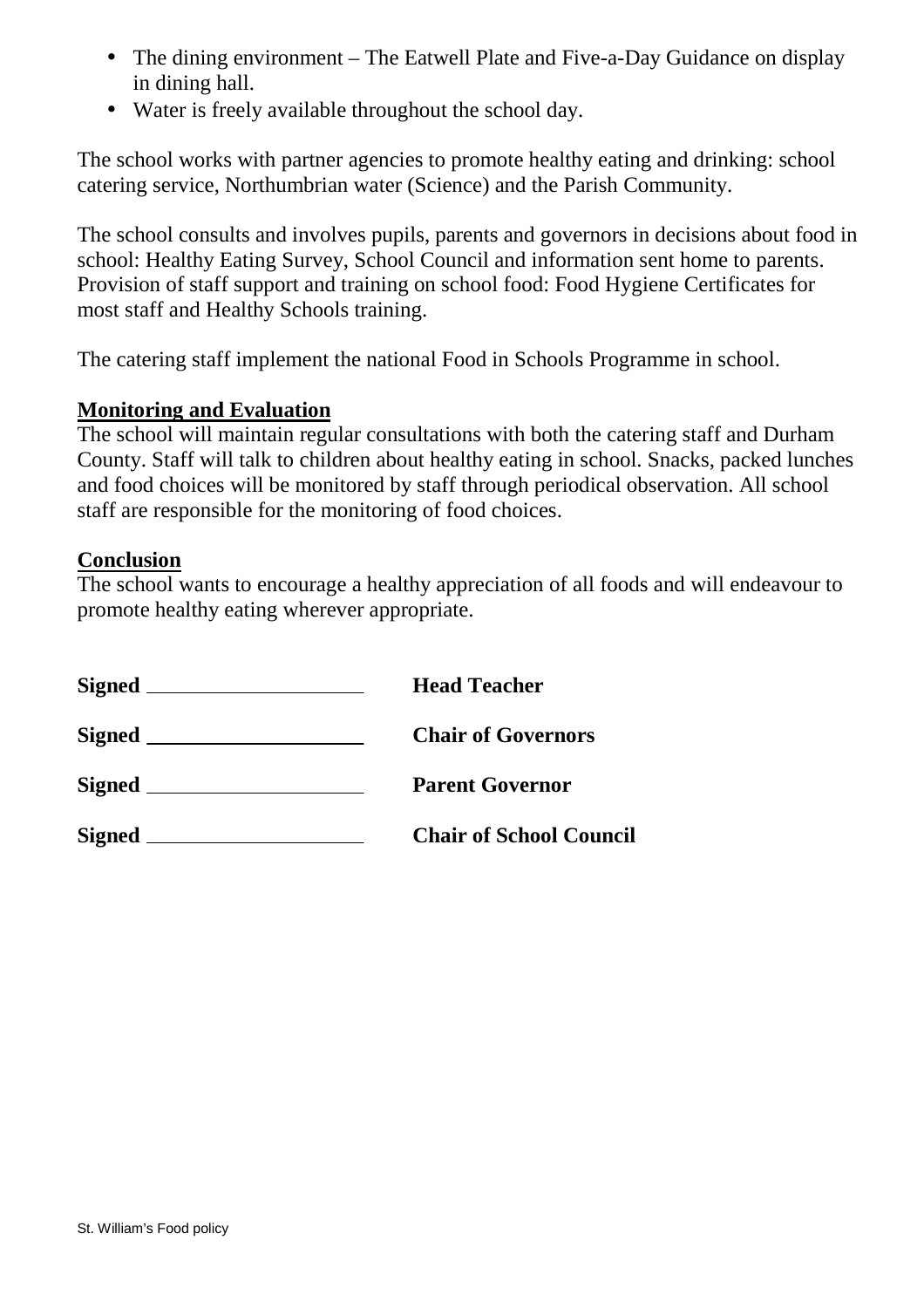# **Appendix A – Lunches**

School dinners are prepared on site and are available to all children. Some parents may wish to opt for a packed lunch, but it is an expectation that they provide a lunch that conforms to the school's food policy.

#### Packed Lunches

In line with healthy schools guidelines, a packed lunch should contain a balance of protein, carbohydrates, dairy products and fruit and vegetables.

Example packed lunches could be:

| a. ham/cheese sandwich | b. tuna pasta salad | c. chicken wrap            |
|------------------------|---------------------|----------------------------|
| carrot stick           | cherry tomatoes     | cucumber/peppers           |
| banana                 | nectarine           | tangerine                  |
| small yoghurt/mousse   | cheese stick        | dairy dessert/pot of jelly |
| bottled water          | apple juice         | sugar free cordial         |
|                        |                     |                            |

An optional extra could be included, e.g. biscuit, cake,

Please note the following foods are to be actively discouraged:

| Chocolate bars/sweets        | Chocolate spread       |
|------------------------------|------------------------|
| Crisps/savoury salted snacks | Fizzy or sugary drinks |

There are no refrigeration facilities for packed lunches, therefore parents may wish to add ice packs to ensure dairy produce, if included, remains fresh.

There may be reasons (for example, medical) why some children need a specific diet. These will have been discussed with the headteacher.